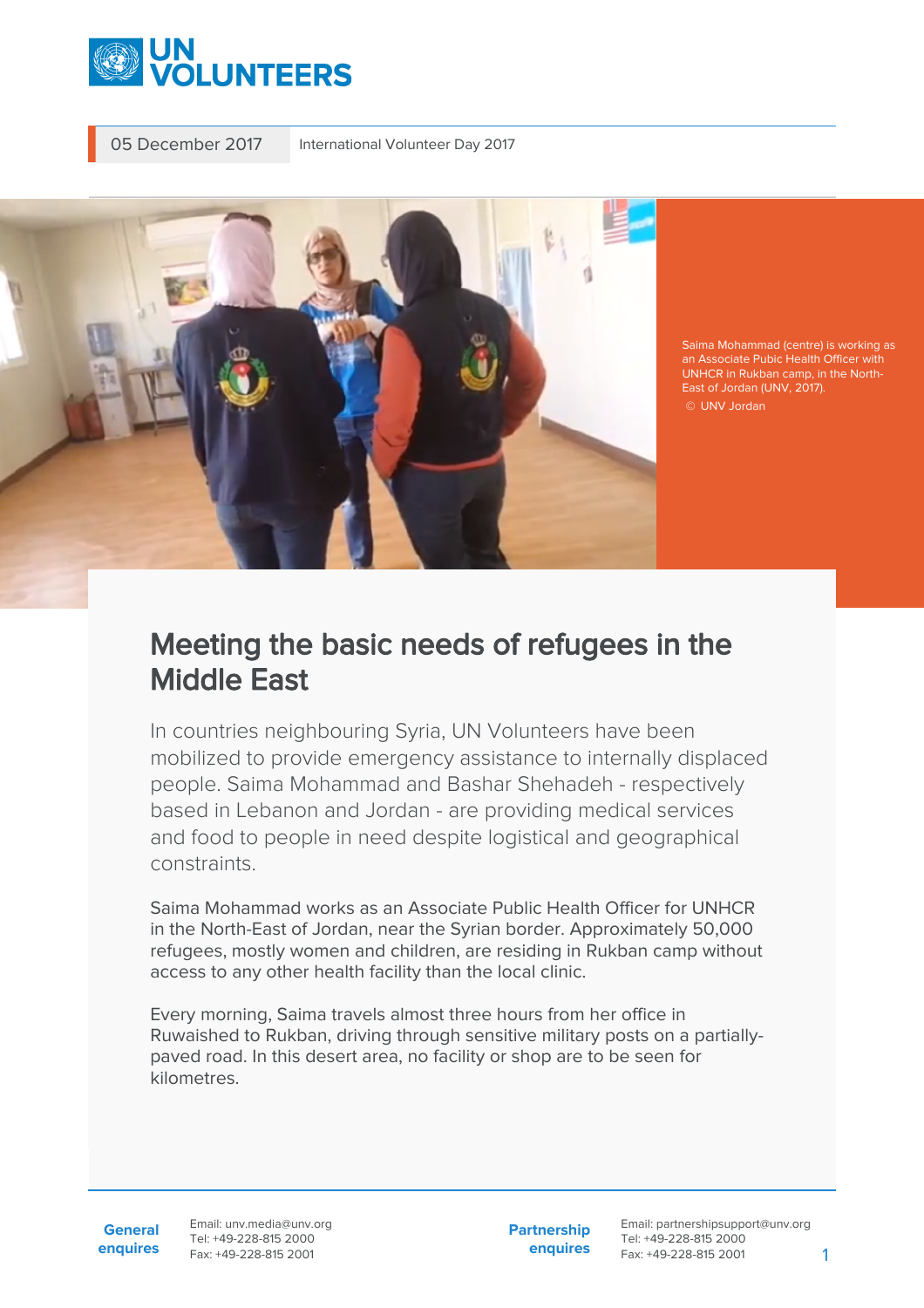

Life in the Rukban camp is extremely difficult for refugees. The place has no social amenities to offer and residents are exposed to numerous illnesses. At the arrival of the medical team, patients approach the clinic in a military escort in dire need of medical attention.

Saima and her team are able to deal with basic health needs, but complicated cases require urgent referrals to tertiary hospitals. As the logistical needs are limited, only a few of these urgent cases can be dealt with. "In case of emergencies, I recommend for the immediate evacuation of patients. However, the inability to address the needs of the larger population is very frustrating for me, and I am usually confronted with patients in need of medical attention, but cannot provide what they require," explains Saima.

As a health officer, Saima advocates for the refugees' entry into the clinic, and provides training and guidance to other health workers. She is also responsible for providing guidance and solutions to patients by calling the UNHCR health hotline.

 $\triangle$  Dealing with refugees and alleviating some of their health problems encourages me every day to continue working for them. This experience as a UN Volunteer has changed my perception about life and has made me a humbler human being," says Saima.

Bashar Shehadeh, on the other hand, is serving the Beirut country office of the World Food Programme in Lebanon. His main role is to support the

General Email: unv.media@unv.org **enquires** Tel: +49-228-815 2000 Fax: +49-228-815 2001

**Partnership enquires**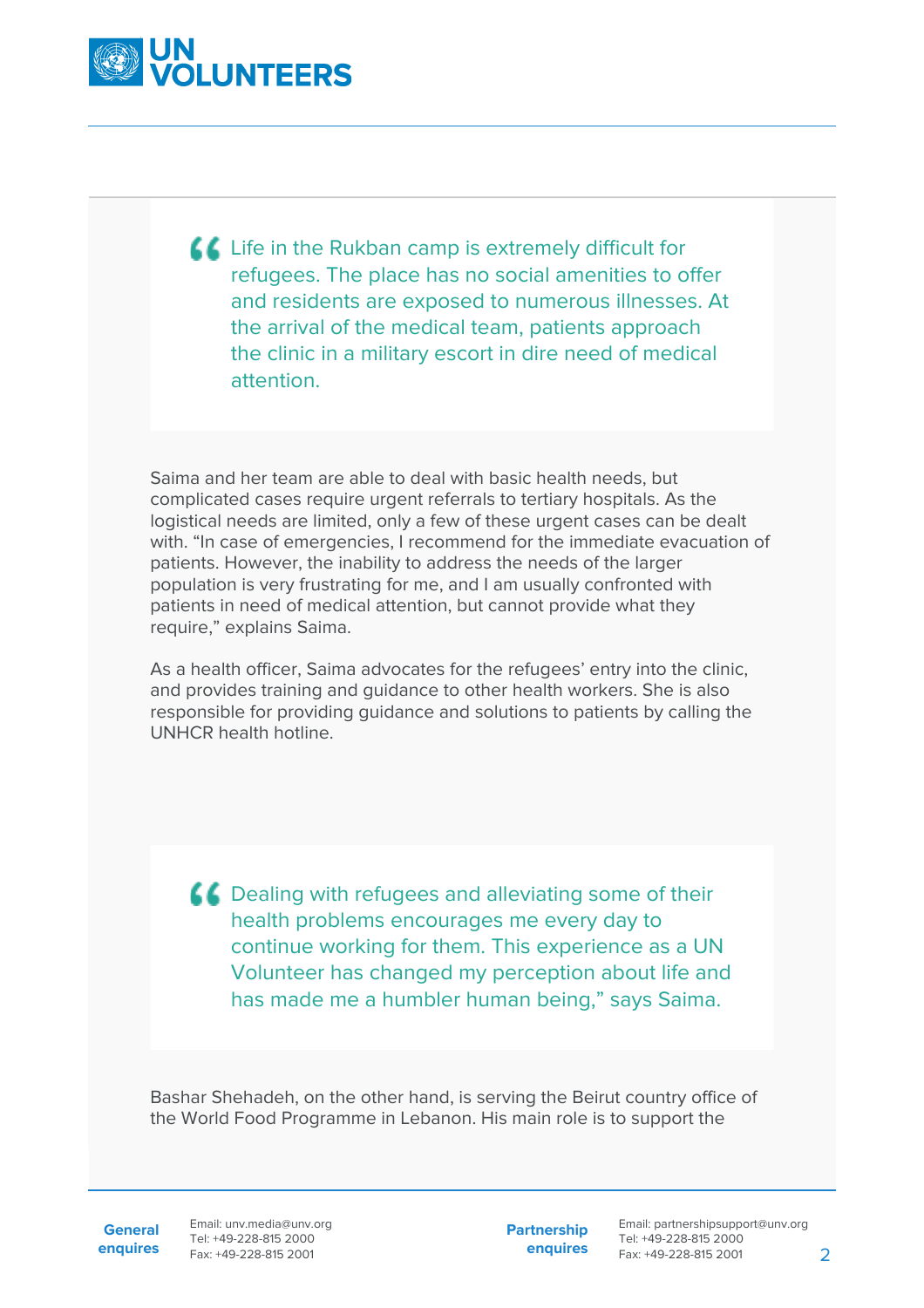

procurement unit to buy food commodities from the Lebanese suppliers to be sent to Syria. He is responsible for ensuring the smooth pipeline of supplies into Syria by streamlining the shipping documentation process and making sure that suppliers finalize the customs clearance process.

Bashar, working for the World Food Programme in Lebanon, is leading a training for NGOs (2017).

**44** My job is to ensure that the right quantities of supplies arrive in the right place. Any delay or mistake in my work will have a negative effect on the supply chain cycle, and will impose more delay on food distribution. I have to always be very attentive in all aspects of my work in order to ensure a smooth pipeline of food commodities into Syria," explains **Bashar** 

"The main challenges I encounter have to do with the sensitive nature of food commodities, huge amounts of unpackaged food, the long shipping period for certain countries and the regulations of both humanitarian aid and Syrian customs," he adds.

More recently, Bashar started to explore the Lebanese market in search of prominent Lebanese traders. This project could make Lebanon a major hub for food supplies needed by UN agencies to be brought into Syria.

This story is published as part of the campaign for [International Volunteer](https://www.unv.org/internationalvolunteerday2017) [Day 2017: Volunteers Act First. Here. Everywhere.](https://www.unv.org/internationalvolunteerday2017)

**General enquires** Email: unv.media@unv.org Tel: +49-228-815 2000 Fax: +49-228-815 2001

**Partnership enquires**